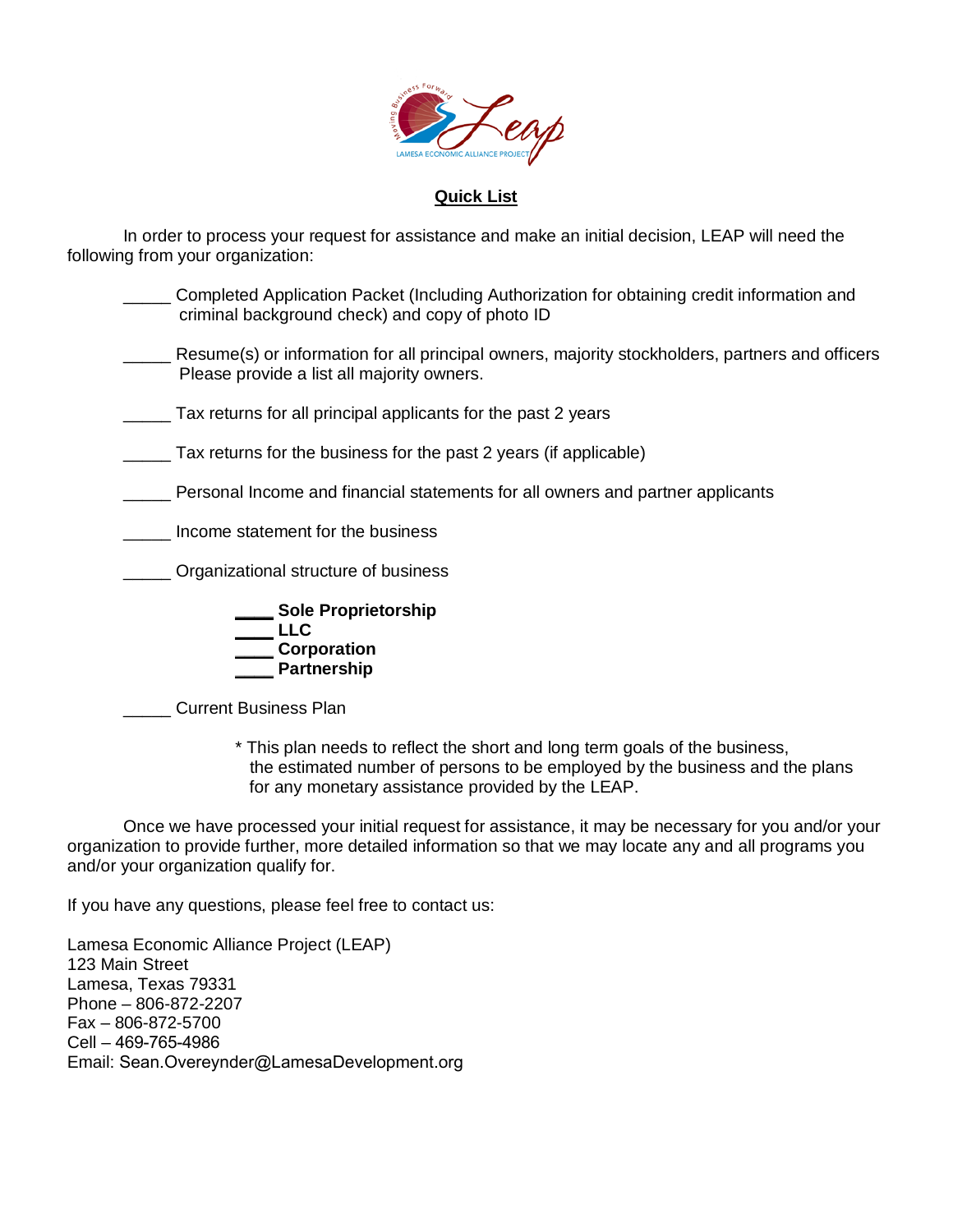

## **LAMESA ECONOMIC ALLIANCE PROJECT (LEAP) ECONOMIC DEVELOPMENT ASSISTANCE APPLICATION**

| Date of Application:<br>the control of the control of the control of the control of the control of                                                                                                                             |                                                                                                                                                                                                                                        |
|--------------------------------------------------------------------------------------------------------------------------------------------------------------------------------------------------------------------------------|----------------------------------------------------------------------------------------------------------------------------------------------------------------------------------------------------------------------------------------|
| Name of Applicant:                                                                                                                                                                                                             |                                                                                                                                                                                                                                        |
| Physical Address:                                                                                                                                                                                                              | <u> 1989 - Johann Stoff, deutscher Stoffen und der Stoffen und der Stoffen und der Stoffen und der Stoffen und de</u>                                                                                                                  |
|                                                                                                                                                                                                                                |                                                                                                                                                                                                                                        |
|                                                                                                                                                                                                                                |                                                                                                                                                                                                                                        |
|                                                                                                                                                                                                                                |                                                                                                                                                                                                                                        |
| Organizational Form:                                                                                                                                                                                                           |                                                                                                                                                                                                                                        |
|                                                                                                                                                                                                                                | _____ Sole Proprietorship _____ Partnership _____ LLC<br>_____ Corporation                                                                                                                                                             |
|                                                                                                                                                                                                                                | Proposed Project in this city:                                                                                                                                                                                                         |
|                                                                                                                                                                                                                                |                                                                                                                                                                                                                                        |
| Requested Assistance from LEAP (use box for<br>comments):                                                                                                                                                                      |                                                                                                                                                                                                                                        |
| Assistance locating property<br>$\Box$                                                                                                                                                                                         |                                                                                                                                                                                                                                        |
| Market Research or Marketing<br>□                                                                                                                                                                                              |                                                                                                                                                                                                                                        |
| Loan or Grant<br>□                                                                                                                                                                                                             |                                                                                                                                                                                                                                        |
| <b>Small Business Development Services</b><br>□<br>(SBDC services are free of charge)                                                                                                                                          |                                                                                                                                                                                                                                        |
| $\Box$                                                                                                                                                                                                                         |                                                                                                                                                                                                                                        |
| dismissed? The contract of the contract of the contract of the contract of the contract of the contract of the contract of the contract of the contract of the contract of the contract of the contract of the contract of the | 1. Have you been declared bankrupt in the last 10 years? ______ If yes, where and has the bankruptcy been                                                                                                                              |
|                                                                                                                                                                                                                                | 2. Have any of the following events ever been listed on your credit report: foreclosure, repossession of property, tax                                                                                                                 |
|                                                                                                                                                                                                                                | 3. Are there any unsatisfied judgments against you? ________ If yes, what is the amount of the judgment and                                                                                                                            |
|                                                                                                                                                                                                                                |                                                                                                                                                                                                                                        |
|                                                                                                                                                                                                                                | 4. Are you the co-maker, endorser, or guarantor on any loan or contract? __________ If you answered yes, please                                                                                                                        |
|                                                                                                                                                                                                                                | 5. Have you ever been convicted of a felony?<br><u> and the manual contract of the set of the set of the set of the set of the set of the set of the set of the set of the set of the set of the set of the set of the set of the </u> |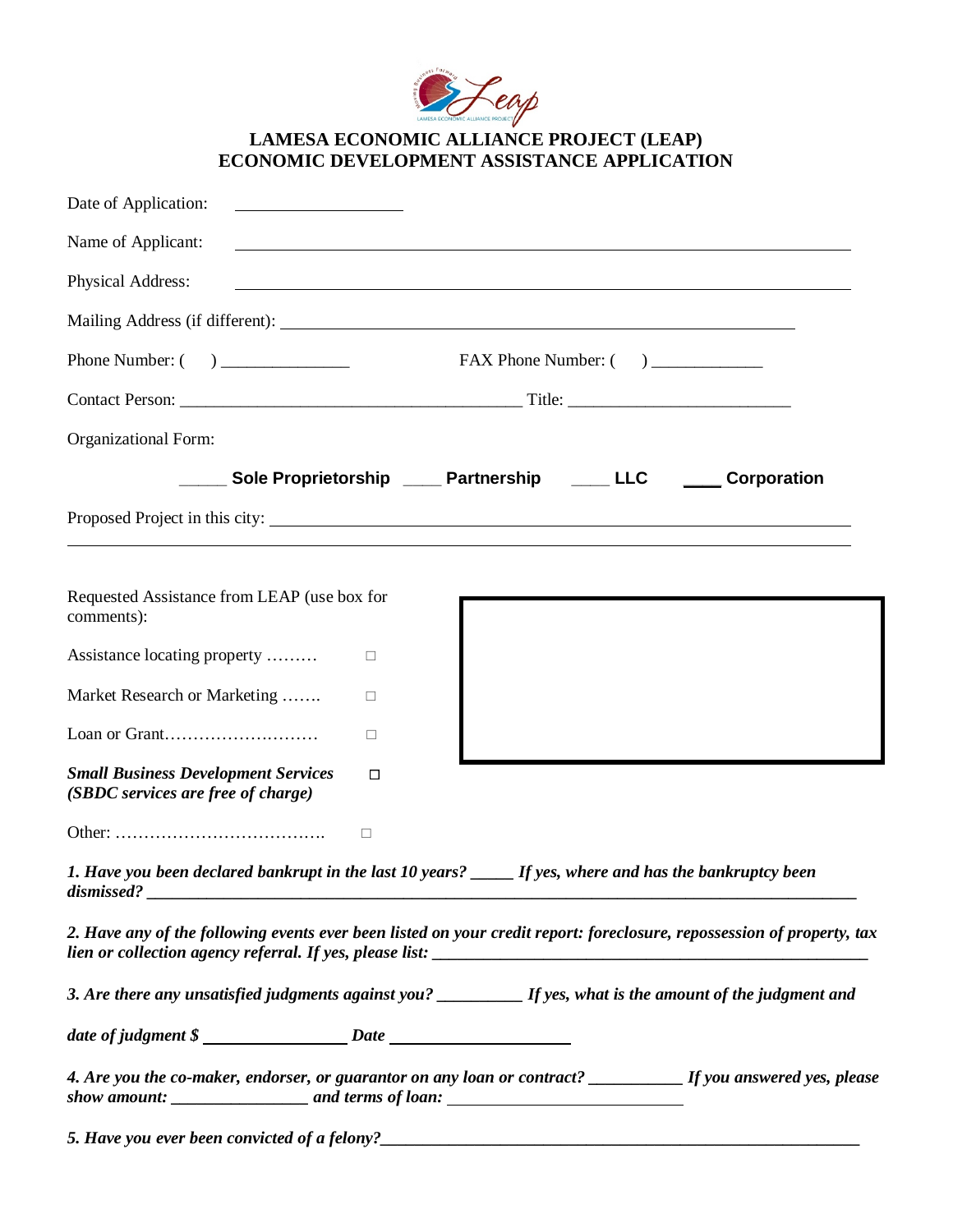# **Economic Development Assistance Application (LEAP)**

## **CURRENT INFORMATION AND FUTURE PLANS:**

| Do you own or lease the subject property?                                                                                                                                                                         |
|-------------------------------------------------------------------------------------------------------------------------------------------------------------------------------------------------------------------|
| Total Number of Full-time Employees to be employed in this city:<br>Full-time At least 1,820 hours per year (35 hours per week for 52 weeks)                                                                      |
| Number of Full-time Employees currently employed:                                                                                                                                                                 |
| Number of Full-time Positions to be relocated to this city: ________/ when: ________________________                                                                                                              |
| Number of New Full-time Positions to be created in this city: ________ I when: _____________________                                                                                                              |
| Average Hourly Wage of Employees: \$<br>Estimated Annual Gross Payroll: \$<br>Employee Benefits (Percentage of Salary): ___________                                                                               |
| <b>Current Taxable Value before improvements of Real Property</b><br>(of all operations $*$ in this city):<br>$\frac{\text{S}}{\text{S}}$<br>Approx. Value of Real Property Improvements to be made in this city: |
| Description of Real Property Improvements: (buildings, remodeling, etc.)<br>,我们也不会有什么。""我们的人,我们也不会有什么?""我们的人,我们也不会有什么?""我们的人,我们的人,我们的人,我们的人,我们的人,我们的人,我们的人,我                                                      |
| Current Taxable Value of Personal Property (of all operations $*$ in this city): \$<br>Are you delinquent on any property taxes (Real Property or Personal Property)? _____________________                       |
|                                                                                                                                                                                                                   |
| Approx. Value of Personal Property Improvements: \$<br>(machinery, equipment, and etc.)                                                                                                                           |
| Description of Personal Property Improvements:                                                                                                                                                                    |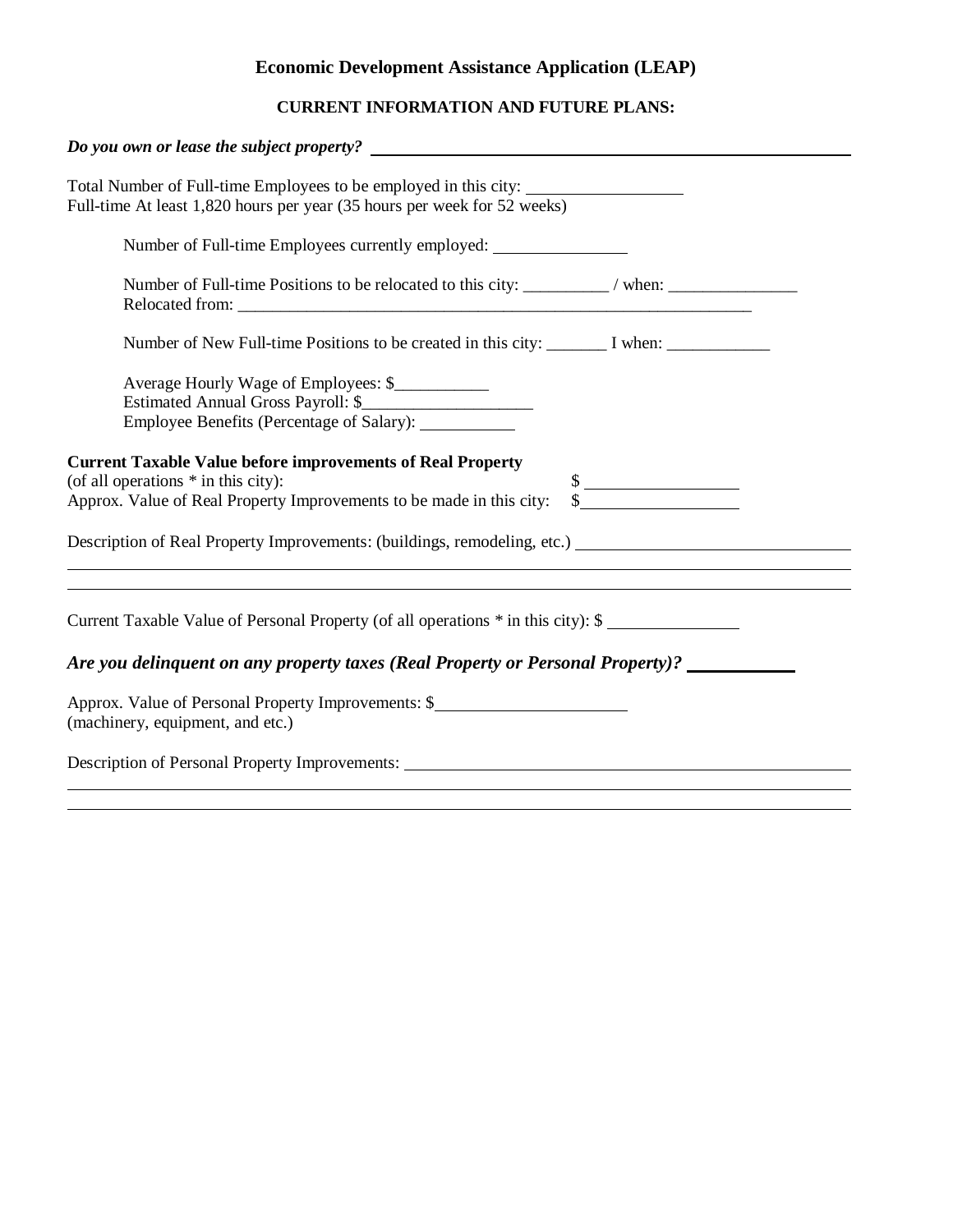### **NORMAL PROVISIONS OF ECONOMIC DEVELOPMENT ASSISTANCE**

The company can agree to maintaining its existing employment of **Example 2** and can agree to relocating and/or creating new jobs over a period of \_\_\_\_\_\_\_\_\_\_\_\_ years (new jobs per year) at the average hourly rate of \$ The company can further agree to the construction of real property improvements in the amount of at least \$\_\_\_\_\_\_\_\_\_\_\_, and the placing of personal property improvements (machinery and equipment) in the amount of at least \$

LEDC will require that the company provide proof of all real and personal improvements that will be agreed to in the Economic Development Performance Agreement. LEDC will also require that the company provide proof of jobs created and/or maintained in the city for each year of the Economic Development Performance Agreement.

Applicant and/or company is required to obtain all applicable City and other permits and approvals related to the improvement and/or construction project. All improvements and/or construction must comply with all state and local building codes and zoning requirements. Additionally, LEDC will require a Personal Guaranty by the applicant's majority members (51% or greater), stockholders, partners, and officers.

LEDC Requires, at the anniversary of the Economic Development Performance Agreement, as well as any other agreements with the LEDC in place, the following documentation for jobs created, retained and maintained:

- 1) Texas Employment Commission's Employer's Quarterly Reports and IRS Form 941;
- 2) A roster of its own employees (with total hours worked, position(s) held, and hourly wages); and
- 3) Copies of paid tax receipts.

On location audits can be arranged in special circumstances at the sole discretion of the LEDC Board of Directors.

Full-Time employees must work a minimum of 1,820 hours per Economic Development Performance Agreement year (minimum 35 hours/week x 52 weeks).

**2016 Update:** Any person or business receiving assistance from Lamesa's economic development organizations will now be required to obtain online presence in the form of a website, Google Business claiming (free), and/or a business Facebook Page (not a Facebook Profile) (free).

**The company's authorized representative that is approved to enter into a legally binding agreement with the LEDC is:**

\_\_\_\_\_\_\_\_\_\_\_\_\_\_\_\_\_\_\_\_\_\_\_\_\_\_\_\_\_\_\_\_\_\_\_\_\_ \_\_\_\_\_\_\_\_\_\_\_\_\_\_\_\_\_\_\_\_ Printed Name Title

\_\_\_\_\_\_\_\_\_\_\_\_\_\_\_\_\_\_\_\_\_\_\_\_\_\_\_\_\_\_\_\_\_\_\_\_\_ Signature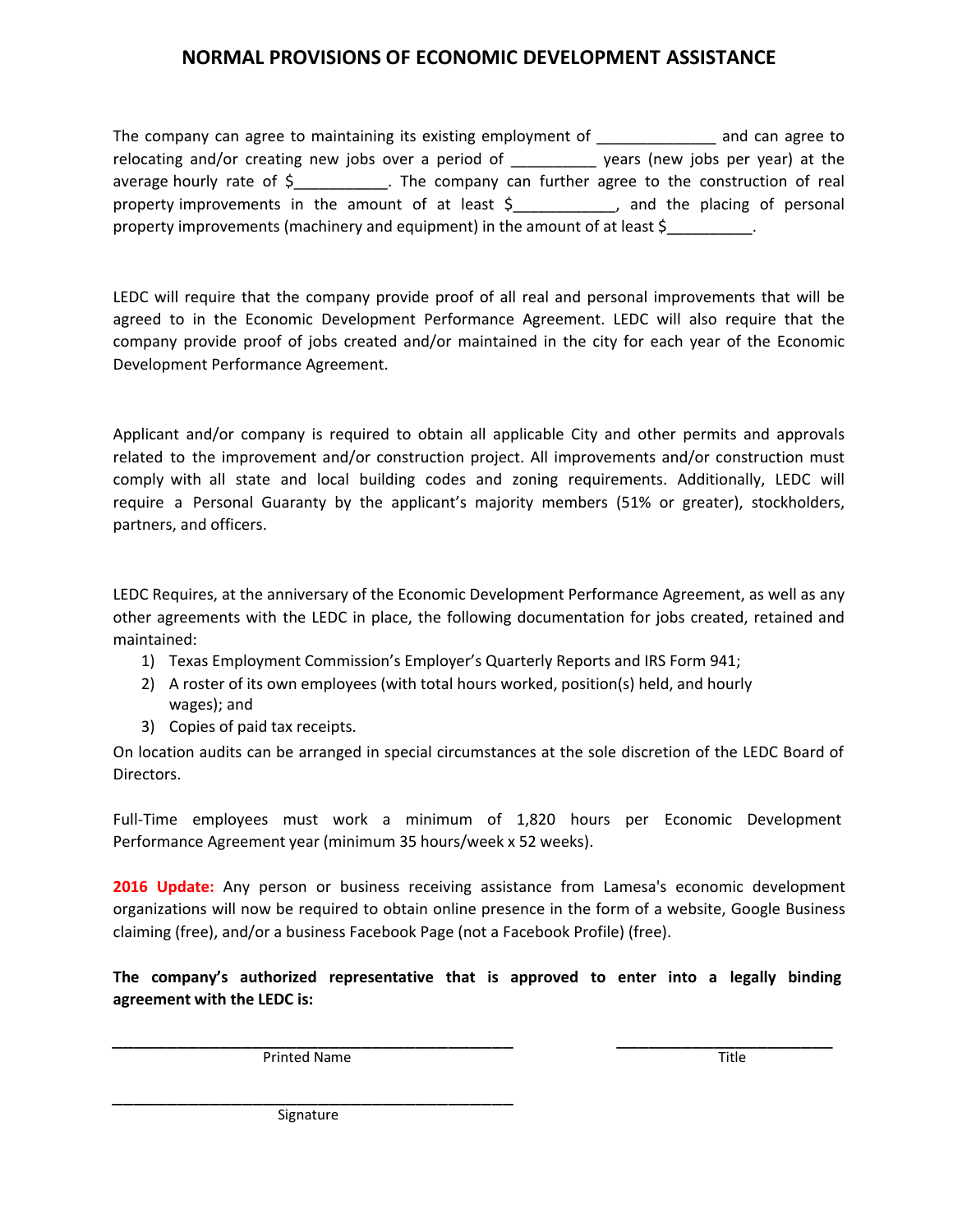| <b>Printed Name</b>           |      | Title |          |
|-------------------------------|------|-------|----------|
| Mail annual reminders to:     |      |       |          |
| <b>Printed Name</b>           |      | Title |          |
| <b>Street Number and Name</b> | City | State | Zip Code |

**If more than one operation exists within the City of Lamesa, please list separately below. Use additional pages as necessary.**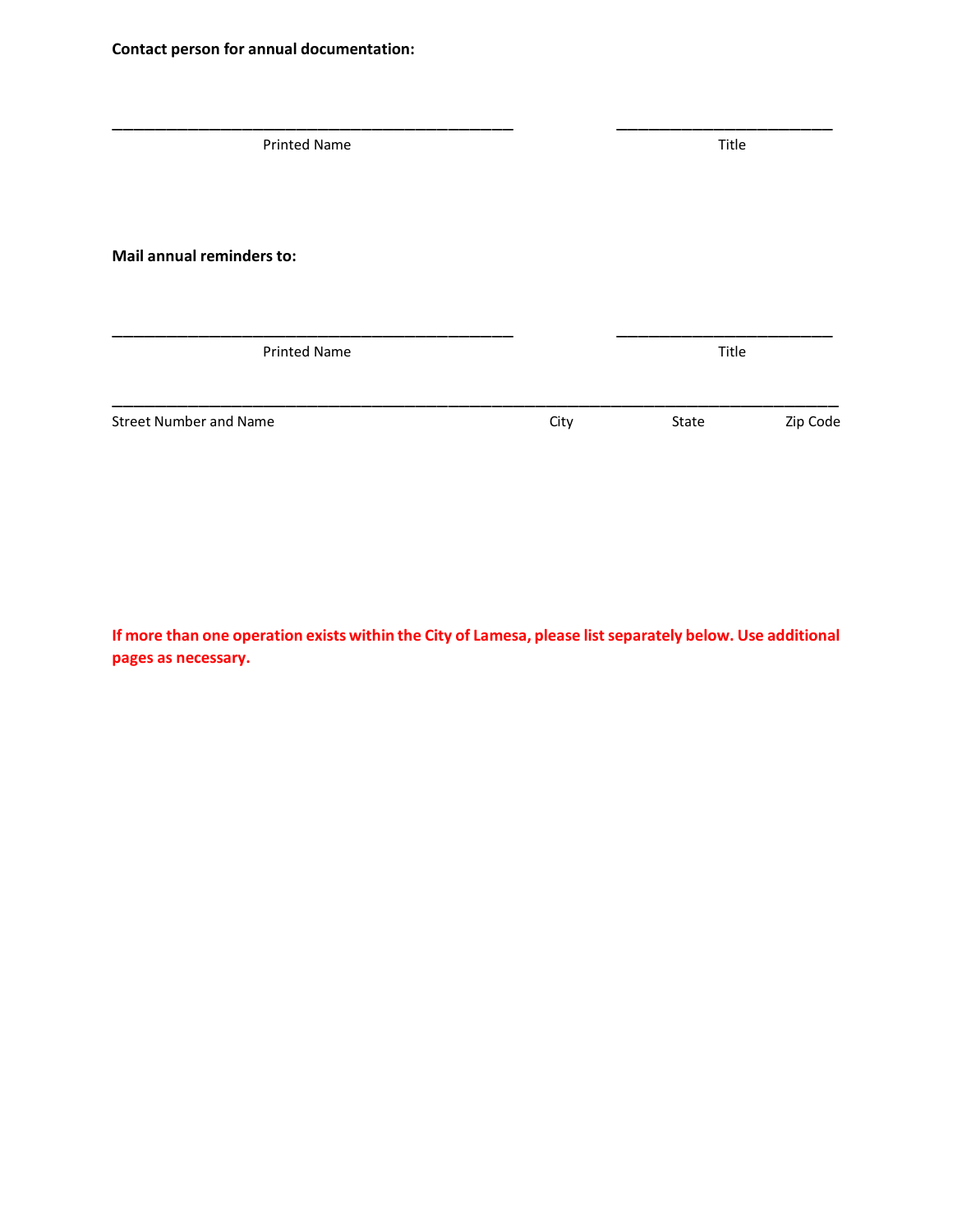#### **CONSENT AND AUTHORIZATION**

The undersigned, whose date of birth is \_\_\_\_\_\_\_\_\_\_\_\_\_\_\_\_, driver's license number is \_\_\_\_\_\_\_\_\_\_\_\_\_\_ , and social security number is \_\_\_\_\_\_\_\_\_\_ , and who is an officer, director, shareholder, agent, employee, owner or manager of \_\_\_\_\_\_\_\_\_\_\_\_\_\_\_\_\_\_\_\_\_\_, an Applicant for a loan from the Lamesa Economic Alliance Project, hereby authorizes the Lamesa Economic Alliance Project, its agents and employees and anyone acting on its behalf, to institute, conduct and complete, any and all credit checks and investigations it deems appropriate of any and all records, histories and data bases kept or maintained by any credit reporting agency or bureau, and to obtain such information, records and copies as it deems proper in connection with such investigation or investigations. A photocopy or facsimile of this Consent and Authorization shall be deemed, for purposes, as an original of this Consent and Authorization and shall constitute both consent and direction to all persons and entities, to furnish to Lamesa Economic Alliance Project, upon its request and without further authority from the undersigned, such information, records and copies it requests in connection with its investigation.

| DATE: |
|-------|
|-------|

 $APPLICANT:$ 

| <b>STATE OF:</b> |
|------------------|
|                  |

COUNTY OF: \_\_\_\_\_\_\_\_\_\_\_\_\_\_\_\_\_\_\_

THIS INSTRUMENT WAS ACKNOWLEDGED BEFORE ME on this the \_\_\_\_\_\_ day of \_\_\_\_\_\_\_\_\_\_\_\_\_\_\_\_\_\_, 20\_\_\_\_ by \_\_\_\_\_\_\_\_\_\_\_\_\_\_\_\_\_\_\_\_\_\_\_\_\_

(SEAL)

NOTARY PUBLIC STATE OF \_\_\_\_\_\_\_\_\_\_\_\_\_\_\_\_\_\_\_\_\_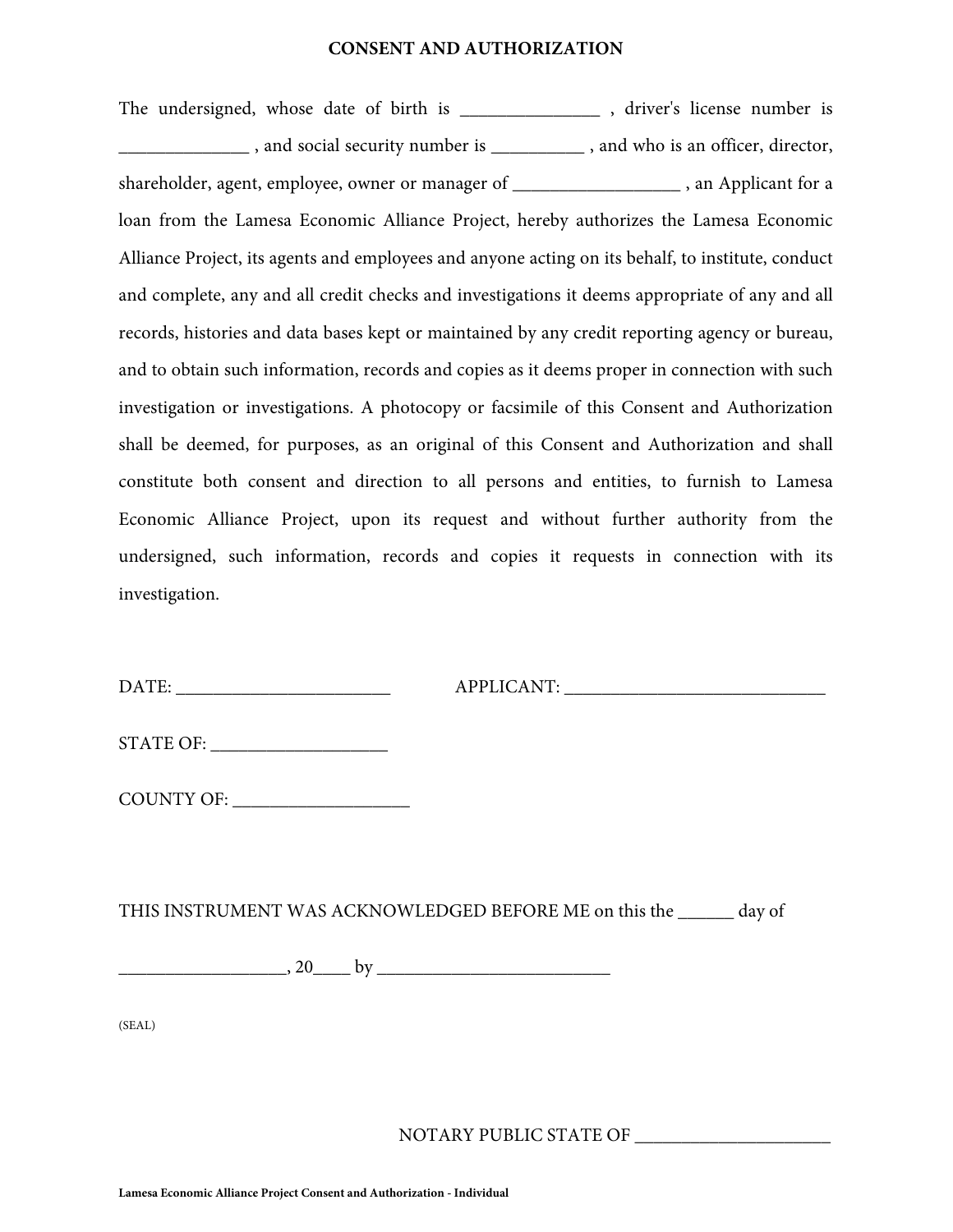#### **CONSENT AND AUTHORIZATION**

The undersigned, a corporation, organized under the State of \_\_\_\_\_\_\_\_, an applicant for a loan from the Lamesa Economic Alliance Project, hereby authorizes the Lamesa Economic Alliance Project, its agents and employees and anyone acting on its behalf, to institute, conduct and complete, any and all investigations it deems appropriate of any and all records, histories and data bases kept or maintained by the State of Texas, the United States of America, any political subdivision, or arw other authorjty, related to any possible criminal conduct or history, or any allegations of fraud, wrongdoing or malfeasance of any kind on the part of Applicant and/or any of Applicant's agents, employees, officers, owners, shareholders, directors and managers, and to obtain such information, records and copies as it deems proper in connection with such investigation or investigations. A photocopy or facsimile of this Consent and Authorization shall be deemed, for all purposes, an original of this Consent and Auth,orization, and shall constitute both consent and direction to all persons and entities to furnish the Lamesa Economic Alliance Project, upon its request and without further authorization from the undersigned, such information, records and copies it requests in connection with its investigation.

DATE: \_\_\_\_\_\_\_\_\_\_\_\_\_\_\_\_\_\_\_\_\_\_\_

APPLICANT: \_\_\_\_\_\_\_\_\_\_\_\_\_\_\_\_\_\_\_\_\_\_\_\_\_\_\_\_

STATE OF:

COUNTY OF: \_\_\_\_\_\_\_\_\_\_\_\_\_\_\_\_\_\_\_

THIS INSTRUMENT WAS ACKNOWLEDGED BEFORE ME on this the \_\_\_\_\_\_ day of \_\_\_\_\_\_\_\_\_\_\_\_\_\_\_\_\_\_, 20\_\_\_\_ by \_\_\_\_\_\_\_\_\_\_\_\_\_\_\_\_\_\_\_\_\_\_\_\_\_

(SEAL)

NOTARY PUBLIC STATE OF \_\_\_\_\_\_\_\_\_\_\_\_\_\_\_\_\_\_\_\_\_